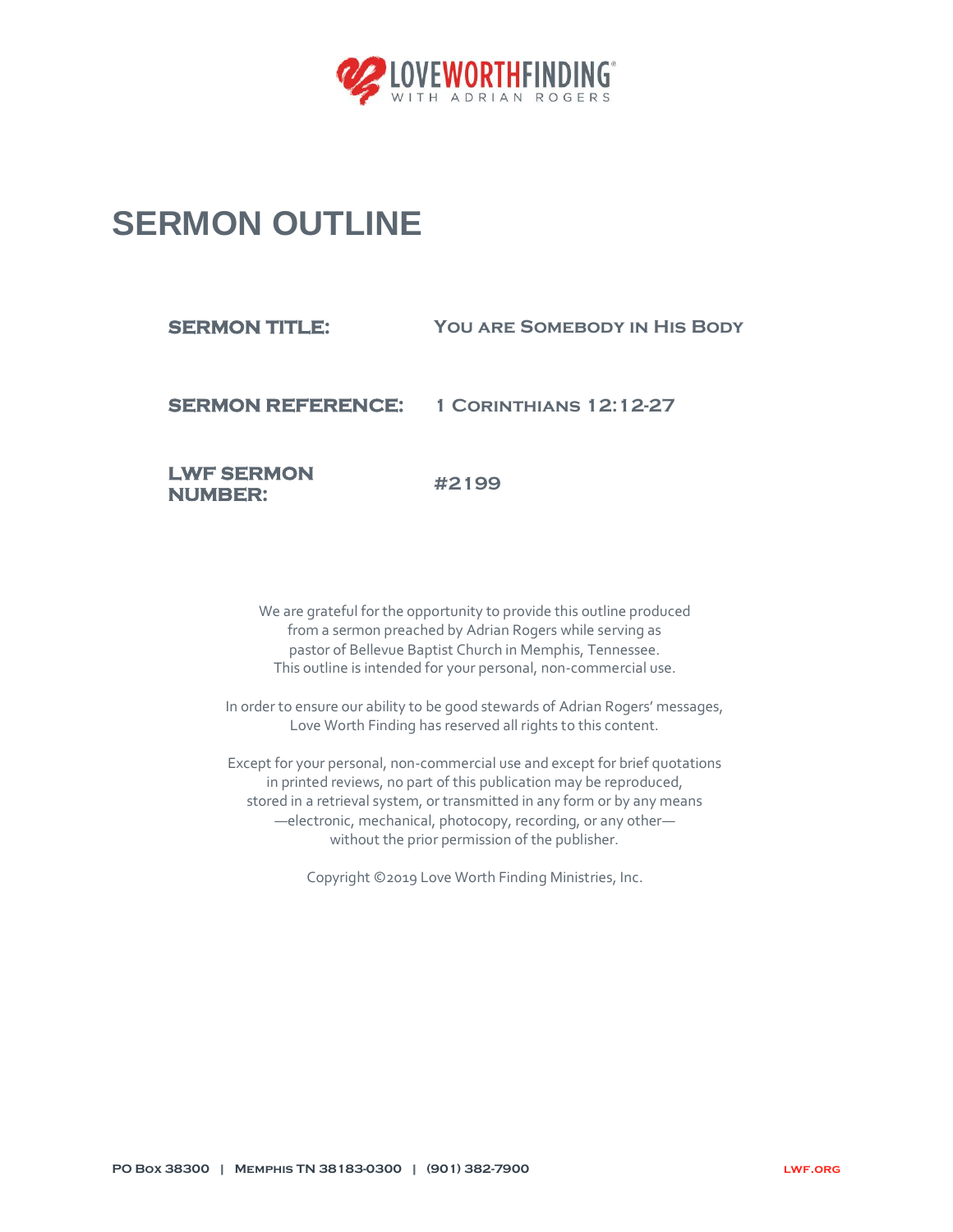- 1) INTRODUCTION
	- a) The church is described in many different ways.
		- i) Revelation 19:7-9
			- (1) The church is described as the bride of Christ.
		- ii) 1 Peter 2:5
			- (1) The church is also described as His spiritual building with Christ as the foundation.
		- iii) Revelation 19:19
			- (1) The church is described as an army, and Christ is our victorious King.
		- iv) Psalm 100:3
			- (1) The church is described as a flock of sheep; we are His people and the sheep of His pasture.
			- (2) John 10:11
				- (a) Jesus Christ is the Good Shepherd who leads His flock.
		- v) Ephesians 1:22-23
			- (1) The church is also described as His body; Jesus is the head, and we are the members.
	- b) All of the many ways the church is described in the Bible speak of community and togetherness, not individualism.
		- i) Romans 12:4-5
			- (1) The Bible teaches that we are members of one another.
	- c) Jesus Christ and the church are not identical, but they are inseparable.
		- i) If we love God, then we will love His church.
		- ii) If we do not desire fellowship with the saints here on Earth, then we have no prospect of fellowship with the saints in Heaven.
		- iii) Love for Jesus and love for what Jesus loves are inseparable.
	- d) 1 Corinthians 12:12-18
	- e) There are four principles from this passage in 1 Corinthians that will show us who we are in Him as a part of His body.

## 2) IN A BODY, THERE IS A MANIFESTED PERSON

- a) All we know about one another is through the body.
	- i) It is through the body that we walk, talk, think, write, etc.
- b) The world knows the Lord Jesus Christ through His body, which is us the church.
	- i) God is a spirit, and a spirit is invisible.
	- ii) My spirit, the real me that is inside my earthly house or body, is invisible.
	- iii) Jesus lives in His body, which is the church; and Jesus is manifested by His body. (1) We are to manifest the Lord Jesus Christ.
- c) The church is the visible part of the invisible Jesus, and Jesus is the invisible part of the visible church.
	- i) Together, we manifest the Lord Jesus Christ.
- d) Jesus Christ is the only one who has ever lived the Christian life.
	- i) If we are to live the Christian life, it will be Jesus living in and through us.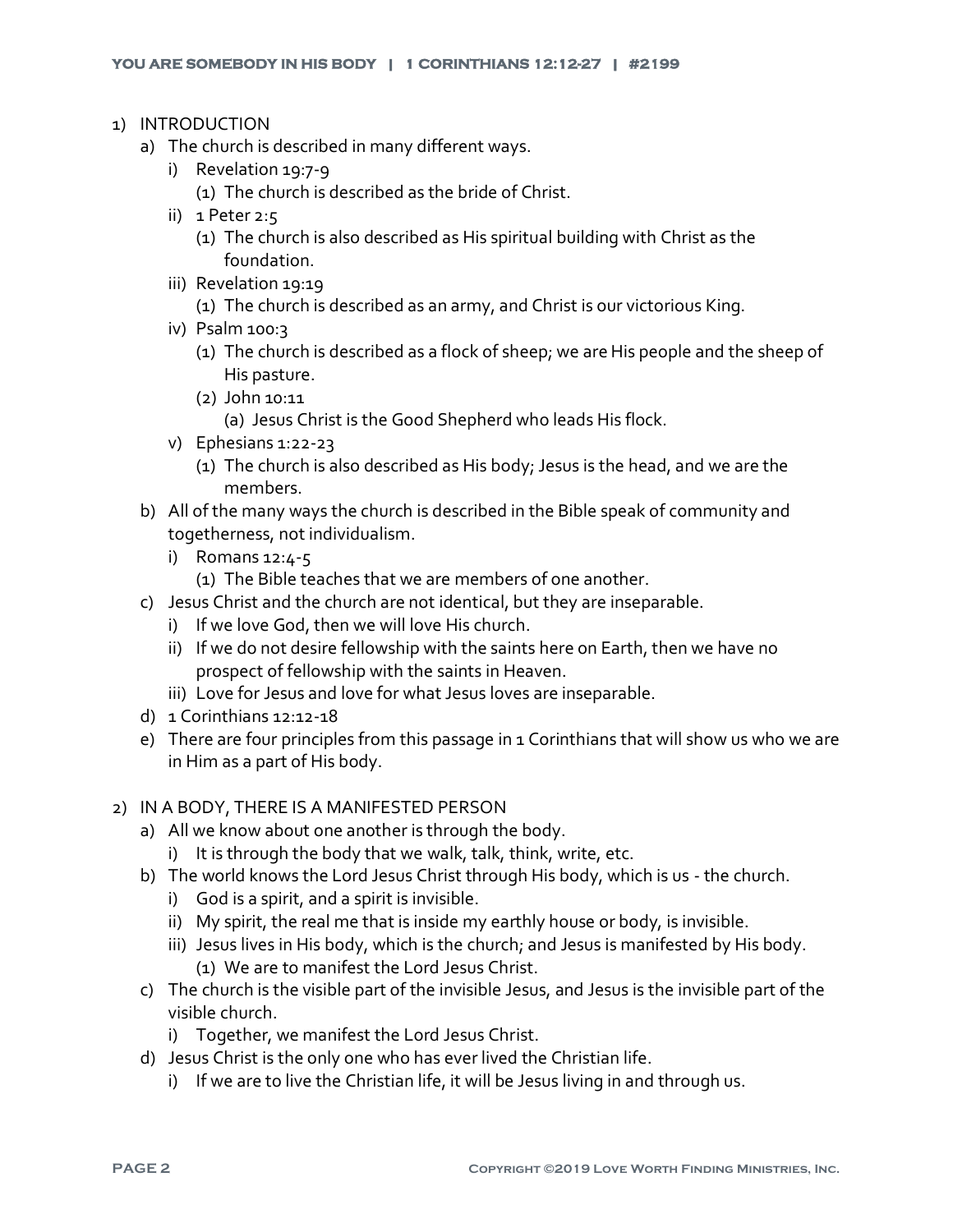- ii) If Jesus is manifested in our homes, it will be because Jesus is manifesting Himself through us.
- iii) It is not us imitating Jesus.
	- (1) Nobody can be Jesus but Jesus.
	- (2) Colossians 1:27
- 3) IN A BODY, THERE IS A MINISTERING PURPOSE
	- a) The purpose of your body is to minister to you.
		- i) Your body is here to serve you.
			- (1) Your eyes are here to help you see.
			- (2) Your hands are here to feed you and to write for you.
		- ii) The church is here to minister to the Lord Jesus Christ.
			- (1) We are here to minister to Him.
		- iii) Your body does not have any plans of its own.
			- (1) Your body is to serve you; you do not serve your body.
		- iv) We often tell Jesus what we are going to do for Him.
			- (1) He does not want us to do anything for Him; He wants to do something through us.
			- (2) The church is to hear what the head (Jesus Christ) says to do and then to do it.
	- b) God has gifted each of us with different abilities, but the best ability is availability.
		- i) Are you available to the Lord Jesus Christ?
	- c) We are His hands and His feet; we are the body of the Lord Jesus Christ.
		- i) We are part of His body, the local church, to serve Him.
- 4) IN A BODY, THERE IS A MOTIVATING POWER (1 Corinthians 12:13)
	- a) The life, or motivating power, of the human body is the human spirit.
	- b) Genesis 2:7
		- i) God breathed into man the breath of life; and man became a living soul, animated by the spirit within him.
	- c) Luke 23:46
		- i) When Jesus died upon the cross, He gave up the spirit.
	- d) The motivating power of Jesus' body is the Holy Spirit.
		- i) The Holy Spirit is to be the life of the local church.
		- ii) Without the Holy Spirit of God, there is no power in the church.
			- (1) The church is organized, but it is not an organization.
			- (2) The church is an organism; it has life.
				- (a) An organization does not necessarily have life.
		- iii) The church is not a corporation with Jesus as the president; it is a body with Jesus as the head.
	- e) 1 Corinthians 12:13
		- i) This passage refers to Spirit baptism.
			- (1) We are baptized by the Holy Spirit into the body of Christ.
			- (2) This takes place when we believe on the Lord Jesus Christ; when we receive Christ as our personal Savior.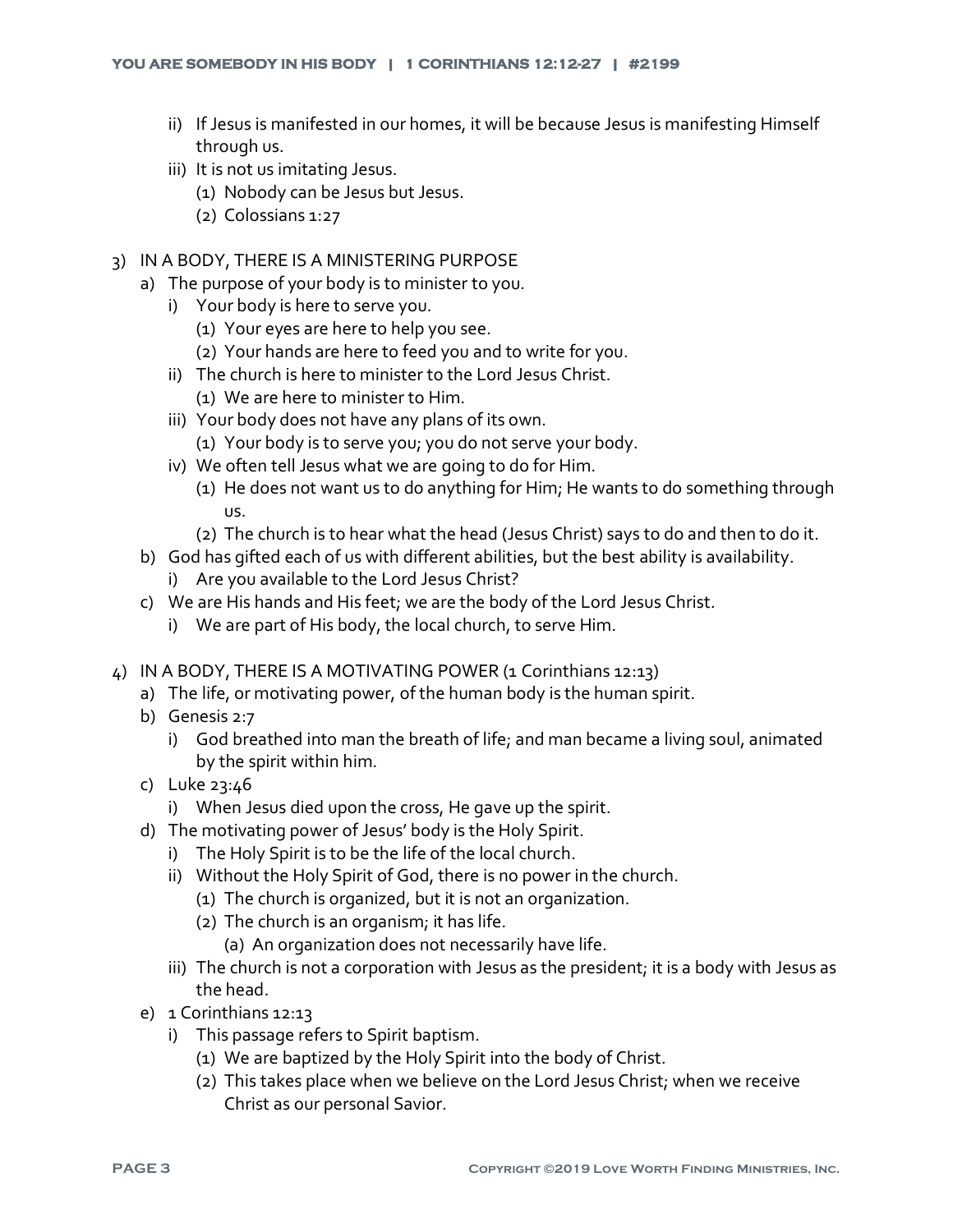- (a) When we receive Christ as Lord, we are baptized into the body of Christ, and we are filled with the Spirit.
- (b) Not only are we placed into the body of Christ, but the Holy Spirit is placed into us once we are saved, at the moment of our conversion.
- ii) Once we are placed into the body of Christ, we receive our spiritual gift.
	- (1) 1 Corinthians 12:18
	- (2) When we are filled with the Holy Spirit, we receive the power to use our spiritual gift for the glory of God.
- iii) Romans 8:9
	- (1) Every believer is baptized by the Holy Spirit; no one is left out.
- $5)$  IN A BODY, THERE IS A MUTUAL PROGRAM (1 Corinthians 12:14-18)
	- a) There is no such thing as a Lone Ranger Christianity.
	- b) We are all here to show the life of the Lord Jesus Christ to our communities.
		- i) A healthy body is coordinated, organized.
		- ii) 1 Corinthians 14:40
	- c) As individuals, we are all very different; but there are three things we all have in common if we are truly born again.
		- i) We have the same life.
			- (1) 1 Corinthians 12:15-16
			- (2) We are not in competition with one another.
			- (3) No part of the body can function as it ought apart from the other members of the body.
			- (4) Christians are to operate along with other Christians.
				- (a) We need one another.
				- (b) 1 Corinthians 12:17-18
		- ii) We show the same love.
			- (1) 1 Corinthians 12:25-26
			- (2) We are in the same body, and we are to love one another.
				- (a) If one member is sick, it means that they are to be cared for.
			- (3) We are not to be arrogant within the body of Christ.
			- (4) We are not to show envy.
				- (a) One spiritual gift is not to be esteemed above another.
			- (5) The members of the body of Christ are not to be at war with one another.
			- (6) There is no self-sufficiency; we need one another.
			- (7) There can be no disunity; we're in it together.
		- iii) We have the same Lord.
			- (1) 1 Corinthians 12:27
			- (2) Loyalty to the head, Jesus Christ, has to be loyalty to one another.
			- (3) If we are right with Jesus, then we will be right with one another. There can be no disunity.
			- (4) We cannot be loyal to Jesus without being loyal to His church.
				- (a) Loyalty to Jesus is loyalty to what Jesus loves.
				- (b) If we love Jesus, then we will love what Jesus loves.